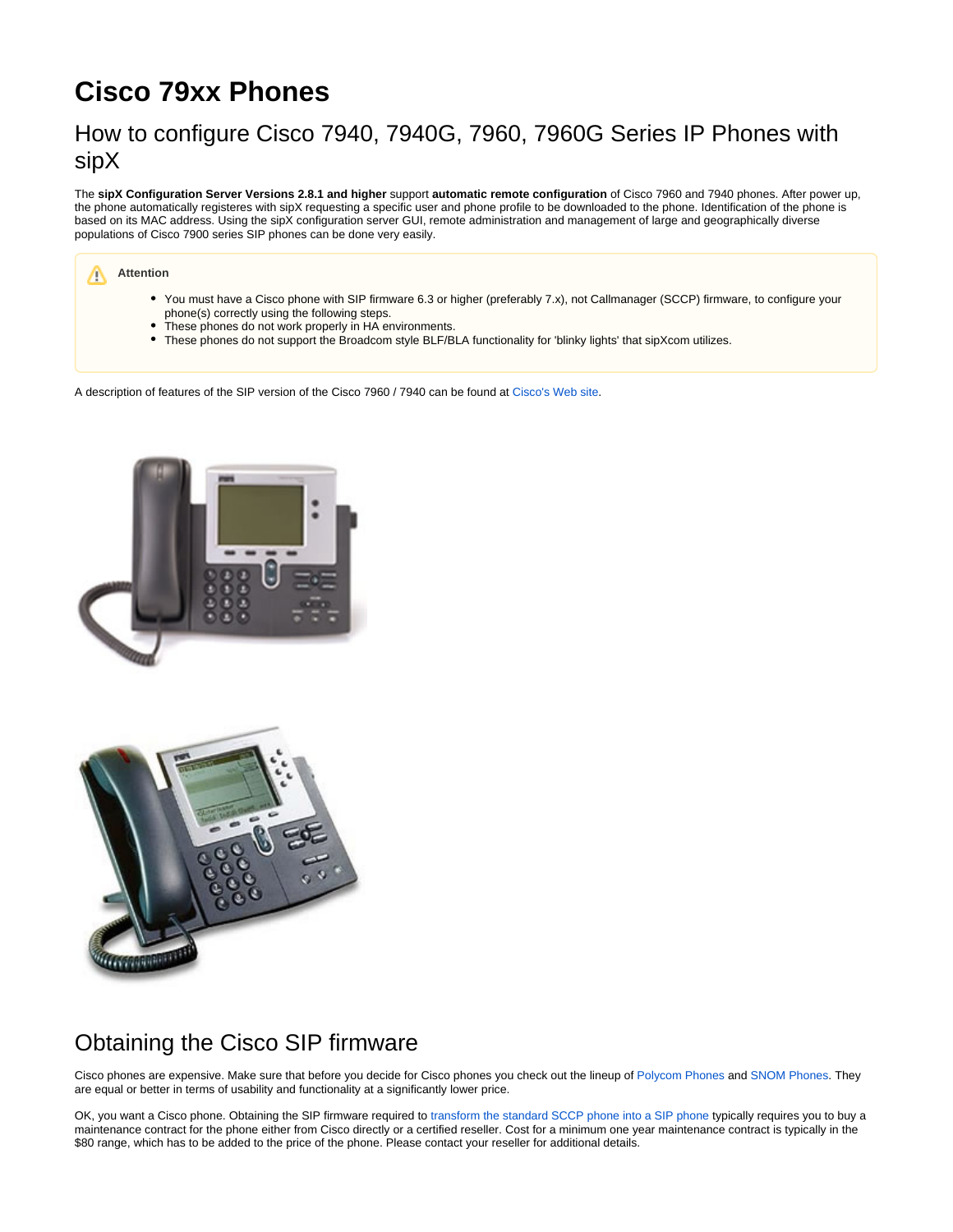While it might be possible now to buy a new Cisco IP phone with a SIP firmware load, obtaining firmware upgrades still requires a maintenance contract (Cisco SmartNet).

## Network Configuration before you start

In order for the phone to recognize the sipXecs server as its boot server at startup, your DHCP server needs to provide additional necessary information to the phone as it obtains an IP address. By default the phone is configured to look for the DHCP option TFTP Server Address (Option 150) to obtain the IP address or host name of the TFTP server that is configured to provide the configuration information.

The standard DHCP parameter to define a TFTP server is option 66. Option 66 is used by the Polycom phones as well as by Grandstream and Λ other phones. Cisco uses a different parameter as an alternative: [DHCP Option 150](http://www.iana.org/assignments/bootp-dhcp-parameters). Option 150 has recently been defined (probably by Cisco). The [Cisco manual](http://www.cisco.com/en/US/products/sw/voicesw/ps556/products_administration_guide_chapter09186a00800c4a27.html#43279) states that Option 66 should also work, however, I have not been able to verify that.

**The option 66 should not be used with option 150:** If they are sent together, then the phone prefers the IP address over the name given by the 66 option. However, if both a dotted decimal IP address and a 150 option are sent, then order of preference is dependent on the order that they appear in the option list. The phone chooses the last item in the option list. To reiterate, option 66 and option 150 are mutually exclusive.

## Alternative: Manual TFTP Server Address Setup

Alternatively and if it is not possible for you to change the settings of your DHCP server, the TFTP server address can be manually configured on the phone using the phone top interface.

#### **Perform the following steps on your Cisco 7960G and 7940G phones:**

- 1. Power the phone up
- 2. Press 'settings' button
- 3. Scroll down to option '9 Unlock Configs'
- 4. Press select
- 5. Enter a password "cisco", press 'accept'
- 6. Scroll up to option '3 Network Configuration'
- 7. Press 'Select' and note the value of the MAC address in option 2
- 8. Scroll down to option '7 TFTP Server'
- 9. Press 'Edit'
- 10. In the 'New TFTP Server' box erase the old value, if any
- 11. Enter the IP address of sipXecs
- 12. PRess 'Accept'
- 13. Press 'Save'
- 14. Press 'Back'
- 15. Restart the phone; the phone should get a new configuration from sipXecs TFTP server.

## Configuring Cisco Phones using the sipX Configuration Server

Once the phone is able to find its boot server (TFTP server) at startup, all remaining configuration is done automatically and remotely using the sipX configuration server and Web UI. The tasks required to complete the installation are as follows:

- 1. Create at least one user who will be using the phone
- 2. Create the phone as a device known to sipX
- 3. Assign one or several users to the phone (create lines)
- 4. Generate the profile for the phone and reboot the phone

### 1. Create a user

- 1. Log into the sipX UI as superadmin
- 2. It is recommended that you add different *User Groups* as Web UI and Call Handling Permissions can be defined either for groups or individual users. Groups can consist of users with different phones.
- 3. Click on Users from the main navigation, then click the Add User button to create a new user:
- 4. Create a new user by entering the requested parameters. The extension number is populated based on the settings in User Extension Pool; however, it can be changed. Note that the PIN is only the password the user needs to login to the voicemail portal. The SIP password the phone will use for registration is automatically generated and assigned. It can be viewed / changed by clicking on Show Advanced Settings.

For whatever reason Cisco has not chosen to add a Web based configuration interface. Therefore, the only options to configure parameters in a Δ Cisco phone are either by using a telnet session, or by creating a configuration file that can be loaded using a TFTP server, or by using the phone top interface.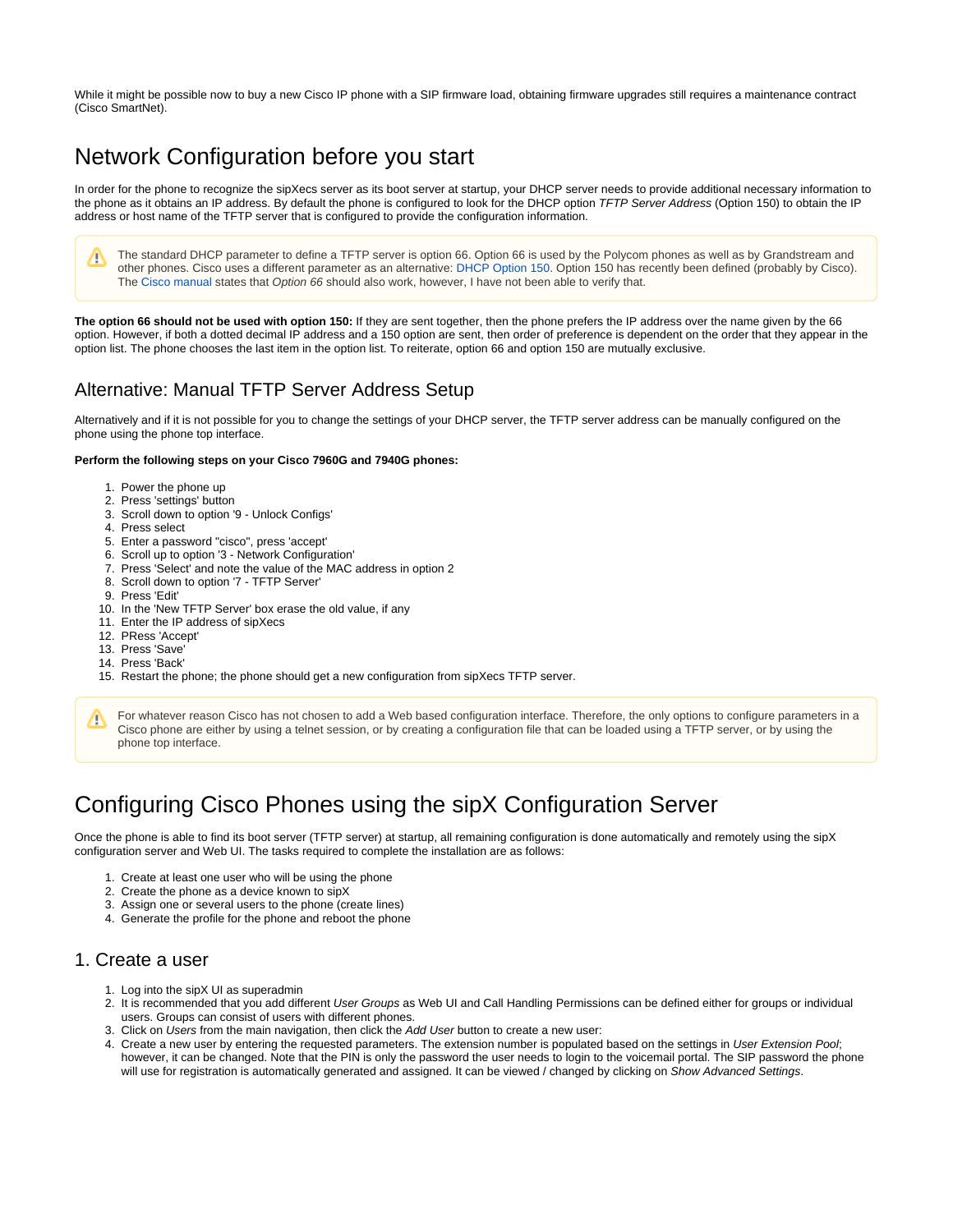# sip**X**config

|                                    |                                   |                                                                                                                                                                                     |               |                                         | Whome County Corporate College                     |  |
|------------------------------------|-----------------------------------|-------------------------------------------------------------------------------------------------------------------------------------------------------------------------------------|---------------|-----------------------------------------|----------------------------------------------------|--|
| <b>Users</b>                       | <b>Devices</b><br><b>Features</b> |                                                                                                                                                                                     | <b>System</b> | <b>Diagnostics</b>                      |                                                    |  |
| ▶ Identification                   | <b>User: 300</b>                  |                                                                                                                                                                                     |               |                                         |                                                    |  |
| ▶ Phones                           |                                   |                                                                                                                                                                                     |               | Show Advanced Settings Existing Groups: |                                                    |  |
| Call Forwarding                    |                                   |                                                                                                                                                                                     |               |                                         | administrators, import                             |  |
| Schedules                          | User ID                           | 300                                                                                                                                                                                 |               |                                         | New Groups: You can<br>create new groups simply    |  |
| Speed Dial                         |                                   | The User ID can be a numeric extension like "123" or a name like<br>"jsmith". The User ID is displayed by the phone and it is therefore                                             |               |                                         | by adding the new group<br>name to the Groups form |  |
| <b>Sroup Supervisor</b>            |                                   | recommended to use the internal extension or the name of the                                                                                                                        |               |                                         | value.                                             |  |
| <b>&gt; Personal AutoAttendant</b> |                                   | user. If using Direct Inward Dialing (DID), then it is recommended<br>to define the DID number (or its DNIS portion) as an alias.                                                   |               |                                         |                                                    |  |
| Registrations                      | Last name                         | John                                                                                                                                                                                |               |                                         |                                                    |  |
| Permissions                        | First name                        | Donovan                                                                                                                                                                             |               |                                         |                                                    |  |
| Caller ID                          | Active greeting                   | default system greeting V                                                                                                                                                           |               |                                         |                                                    |  |
|                                    |                                   | Voicemail prompt callers will hear before leaving a message.                                                                                                                        |               |                                         |                                                    |  |
|                                    | E-mail address                    | donovan@example.cor                                                                                                                                                                 |               |                                         |                                                    |  |
|                                    |                                   | Used for sending notification about new voicemail left for this<br>user. Leave empty to disable e-mail notification.                                                                |               |                                         |                                                    |  |
|                                    | Attach voicemail                  |                                                                                                                                                                                     |               |                                         |                                                    |  |
|                                    |                                   | ☑<br>If checked, the voicemail message will be attached to the<br>notification e-mail. Otherwise, the e-mail will contain a link to<br>retrieve voicemail message.                  |               |                                         |                                                    |  |
|                                    | <b>Additional E-mail address</b>  |                                                                                                                                                                                     |               |                                         |                                                    |  |
|                                    |                                   | Used for sending voicemail message notification to the additional<br>e-mail address.                                                                                                |               |                                         |                                                    |  |
|                                    | Attach voicemail                  | п                                                                                                                                                                                   |               |                                         |                                                    |  |
|                                    |                                   | If checked, the voicemail message will be attached to the<br>notification email sent to the additional e-mail address.                                                              |               |                                         |                                                    |  |
|                                    | PIN                               | *********                                                                                                                                                                           |               |                                         |                                                    |  |
|                                    | Confirm PIN                       | *********                                                                                                                                                                           |               |                                         |                                                    |  |
|                                    |                                   | The PIN is a password used to log in to voicemail or to the user<br>portal. Numeric PINs are recommended, since only numbers can<br>be dialed.                                      |               |                                         |                                                    |  |
|                                    | Groups                            | import                                                                                                                                                                              |               |                                         |                                                    |  |
|                                    |                                   | List all groups for this user. If a group does not exist, it will be<br>created. When entering multiple groups, separate them with<br>spaces.                                       |               |                                         |                                                    |  |
|                                    | Aliases                           | donovan                                                                                                                                                                             |               |                                         |                                                    |  |
|                                    |                                   | Aliases are additional names for the user. Like the user ID, an<br>alias can be either a numeric extension or a name. When entering<br>multiple aliases, separate them with spaces. |               |                                         |                                                    |  |
|                                    | Cancel<br>OK  <br>Apply           |                                                                                                                                                                                     |               |                                         |                                                    |  |
|                                    |                                   |                                                                                                                                                                                     |               |                                         |                                                    |  |

sipXconfig (3.9.7-011931 2008-02-14T03:08:58 ecs-fc6)

Copyright (C) 2007 Pingtel Corp., certain elements licensed under a Contributor Agreement. Contributors retain copyright to elements licensed under a Contributor<br>Agreement. Licensed to the User under the LGPL license.

5. Edit permissions by going to Group Settings for the group the user belongs to. If the user should be able to record system prompts using the phone, enable it. Also, make sure you set correct permissions for dialing rules. Alternatively, permissions can be defined for an individual user.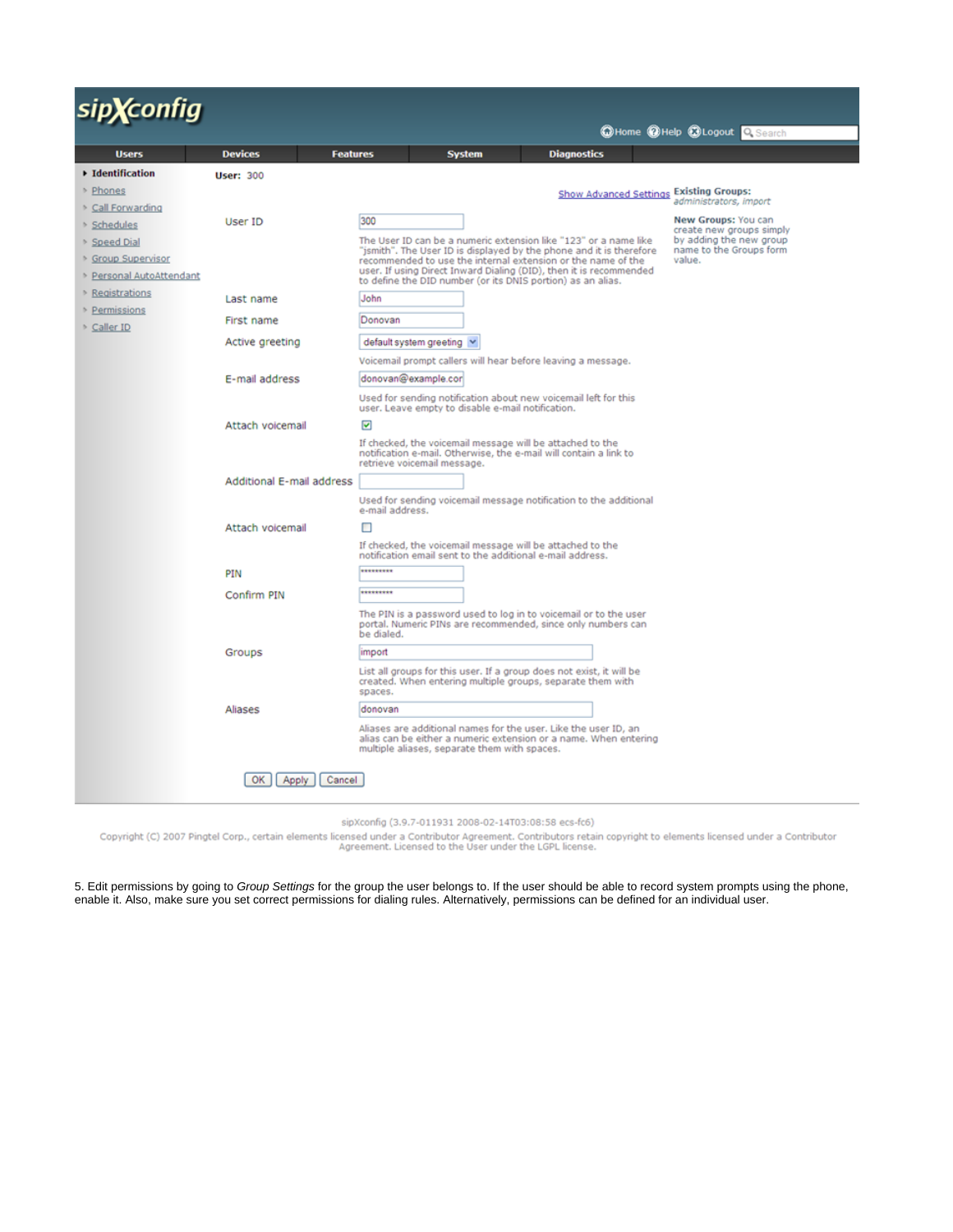## **Group Settings**

#### **Edit Group**

#### **Web UI Permissions**

| Superadmin Access:               |                                                                                                                                                                                                                | (Default: DISABLE)                         |  |  |
|----------------------------------|----------------------------------------------------------------------------------------------------------------------------------------------------------------------------------------------------------------|--------------------------------------------|--|--|
|                                  | User can log into administration interface.                                                                                                                                                                    |                                            |  |  |
| Change PIN from IVR:             | $\overline{\triangledown}$                                                                                                                                                                                     | (Default: ENABLE)                          |  |  |
|                                  | User can change PIN value from Voicemail system.<br>PIN is used to log into voicemail system and web<br>interface. PIN does not affect the password<br>phones use to authenticate with registration<br>server. |                                            |  |  |
| <b>Call Handling Permissions</b> |                                                                                                                                                                                                                |                                            |  |  |
| 900 Dialing:                     |                                                                                                                                                                                                                | (Default: DISABLE)                         |  |  |
|                                  |                                                                                                                                                                                                                | User can dial 900 numbers                  |  |  |
| Attendant Directory:             |                                                                                                                                                                                                                | [Default: DISABLE]                         |  |  |
|                                  | List user in Auto Attendant                                                                                                                                                                                    |                                            |  |  |
| International Dialing:           | $\overline{\mathbf{v}}$                                                                                                                                                                                        | <i>(Default: ENABLE)</i>                   |  |  |
|                                  | User can dial international numbers                                                                                                                                                                            |                                            |  |  |
| Local Dialing:                   | $\overline{\triangledown}$                                                                                                                                                                                     | (Default: ENABLE)                          |  |  |
|                                  |                                                                                                                                                                                                                | User can dial local numbers                |  |  |
| Long Distance Dialing:           | $\overline{\mathbf{v}}$                                                                                                                                                                                        | (Default: ENABLE)                          |  |  |
|                                  |                                                                                                                                                                                                                | User can dial long distance numbers        |  |  |
| Toll Free:                       | $\overline{\triangledown}$                                                                                                                                                                                     | (Default: ENABLE)                          |  |  |
|                                  | User can dial toll free numbers                                                                                                                                                                                |                                            |  |  |
| Voice Mail:                      | $\overline{\mathbf{v}}$                                                                                                                                                                                        | (Default: ENABLE)                          |  |  |
|                                  |                                                                                                                                                                                                                | User has voicemail inbox                   |  |  |
| Forward Calls External:          | $\Box$                                                                                                                                                                                                         | (Default: DISABLE)                         |  |  |
|                                  |                                                                                                                                                                                                                | User can forward calls to external numbers |  |  |
| Record System Prompts:           | г                                                                                                                                                                                                              | (Default: DISABLE)                         |  |  |
|                                  |                                                                                                                                                                                                                | User can record system prompts             |  |  |
|                                  |                                                                                                                                                                                                                |                                            |  |  |
| Cancel<br>OK I<br>Apply          |                                                                                                                                                                                                                |                                            |  |  |

## 2. Create a Device for the new phone

Creating a new phone using the sipX Configuration Server Web interface is simple. Go to Phones and select New Phone.

**Serial number:** This is the MAC address of the phone. This MAC address is used to generate the configuration profile for the phone and also the file name of this configuration file will include this MAC address. The phone is then able to pick up the profile using the sipX TFTP server.

**Phone model:** Select your model from the drop-down menu

**Additional groups:** It is a good idea to organize your deployment of devices in groups.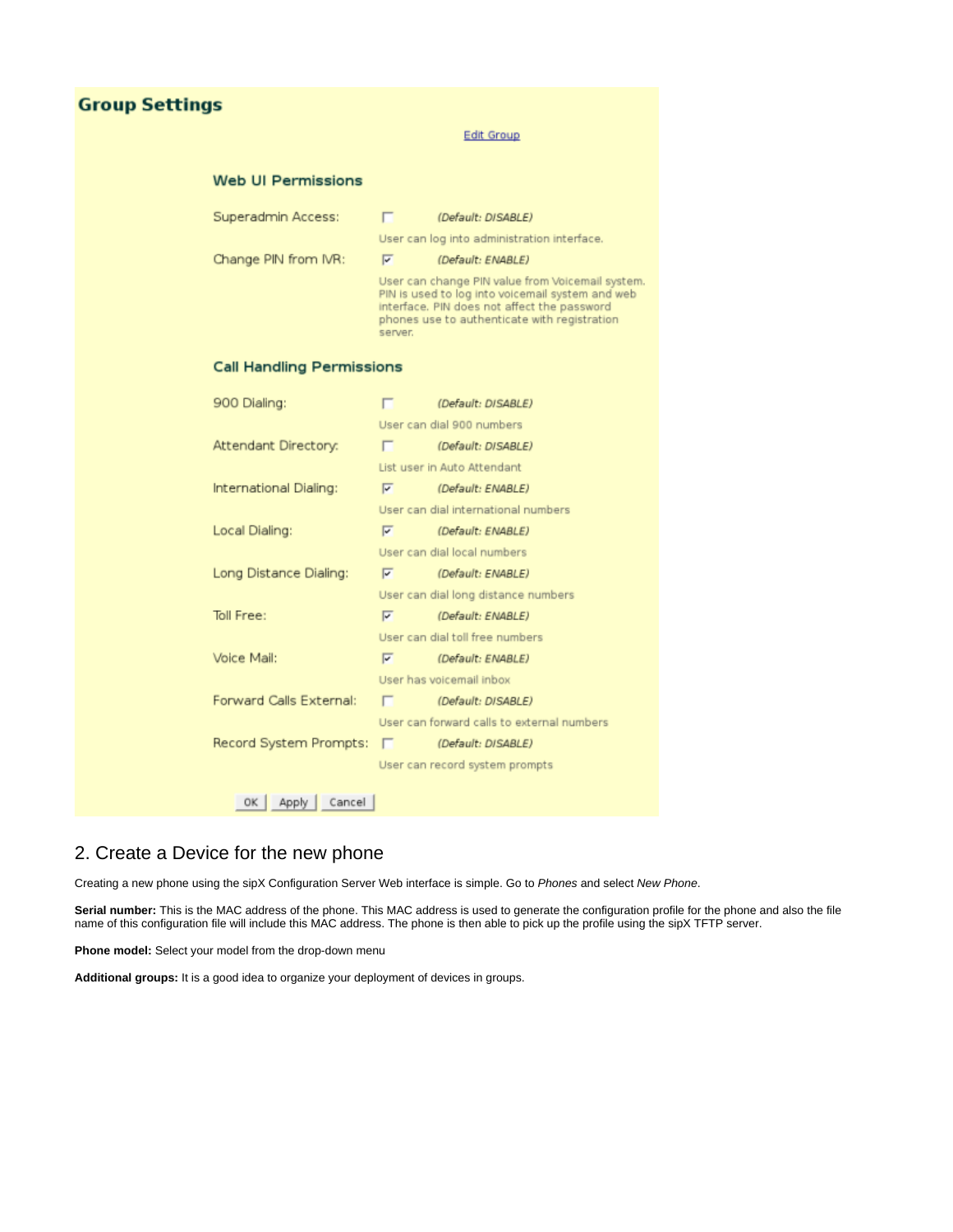## **New Phone**

The serial number is a unique ID for this device. Generally it's the phone's MAC address.

| Serial number:                       | 0002b9eb07b0       |                         |                         |   |  |
|--------------------------------------|--------------------|-------------------------|-------------------------|---|--|
| Description:                         | My new Cisco phone |                         |                         |   |  |
| Phone model:                         | Cisco IP 7960      |                         |                         |   |  |
| Additional groups:                   | Available          | select<br>¢<br>deselect | Selected<br>Westborough | ╗ |  |
| Create another phone after this one? |                    |                         |                         |   |  |
| Cancel<br>0K                         |                    |                         |                         |   |  |

2. Click on your new phone entry, listed by its serial number, then go to Lines.

| Phone: 0002b9eb07b0 / Cisco IP 7960                                                   |                       |                                                                                                        |                         | Quick Links                    |                               |
|---------------------------------------------------------------------------------------|-----------------------|--------------------------------------------------------------------------------------------------------|-------------------------|--------------------------------|-------------------------------|
| <b>Identification</b>                                                                 |                       |                                                                                                        |                         | <b>Add Line</b>                |                               |
| Identification<br>Lines<br>Call Features<br>Date/Time Parameters                      | Serial<br>number:     | The serial number is a unique ID for this phone. Usually it's the phone's MAC address.<br>0002b9eb07b0 |                         |                                |                               |
| Phone parameters<br>Network parameters<br><b>SIP Parameters</b><br>Upgrade Parameters | Description:          |                                                                                                        |                         |                                |                               |
|                                                                                       | Phone<br>model:       | Cisco IP 7960                                                                                          | $\mathbf{v}$            |                                |                               |
|                                                                                       | Additional<br>groups: | <b>Available</b>                                                                                       | select<br>۰<br>deselect | <b>Selected</b><br>Westborough | ≜<br>$\overline{\phantom{a}}$ |
|                                                                                       | OK.                   | Cancel<br>Apply                                                                                        |                         |                                |                               |

**Note:** The outbound proxy field is intentionally left empty. The line will register with the server specified as Registration Server for each line. This allows several lines to register with different proxy server.

## 3. Assign user(s) to the phone

1. Click on Add Line. You can search for a specific user or just click Search with empty fields, which will list all users. Select a user and press Select. You have now attached that user to the device. Dependent on the phone model, several lines can be attached to a device.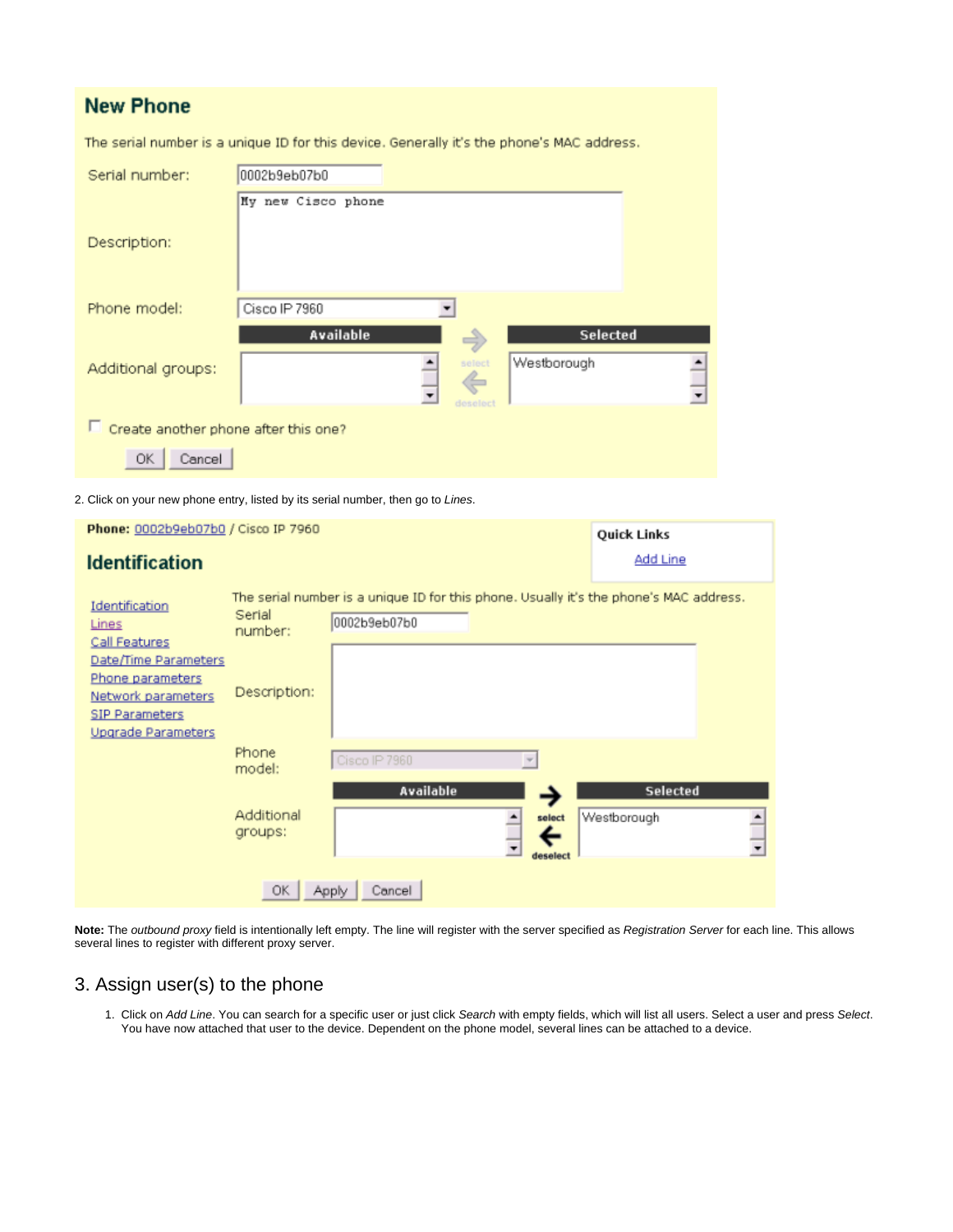#### Phone: 0004f2022d45 / Polycom SoundPoint IP 500/501

## **Add Line**

Adding a user to the phone will add a line appearance on that phone managing calls for that user. You can add users to as many phones as you'd like including different phone models. Settings regarding how that user is configured on this particular phone can be set after adding the user.

| User Search        |             |            |            |
|--------------------|-------------|------------|------------|
| User ID or alias:  |             |            |            |
| Last name:         |             |            |            |
| First name:        |             |            |            |
| Search  <br>Cancel |             |            |            |
| User ID            | Last Name ▲ | First Name | Aliases    |
| superadmin         |             |            |            |
| $\Box$ 201         | Bentli      | Silvia     | Silvia     |
| $\Box$ 202         | Donovan     | Rick       | Rick       |
| $\Box$ 425907      | <b>FWD</b>  |            | <b>FWD</b> |
| $\Box$ 300         | Jones       | Marty      | marty      |
| $\Box$ 203         | Smith       | Scott      | Scott      |
| $\Box$ 200         | Taylor      | Marc       | martin     |
| Select             |             |            |            |

### 4. Generate the profile

1. Click the checkbox on the left side of the entry and select the Send Profiles button. This now creates the configuration profile for the phone with default parameters and stores it in the TFTP root directory of the sipX server. During the previous steps we have used default parameters for both the user we created as well as the device. These default parameters should allow the phone to properly register with sipX when it boots next time. Once registration is accomplished, user and device parameters can be changed to your specific requirements.

| <b>Phones</b>                                                      | <b>Add Phone</b>                  | Note: restart only works if<br>phones can successfully<br>register, otherwise you will<br>need to restart phones<br>manually |             |  |
|--------------------------------------------------------------------|-----------------------------------|------------------------------------------------------------------------------------------------------------------------------|-------------|--|
| $-$ all $ -$<br>Group:                                             |                                   |                                                                                                                              |             |  |
| Phone<br>Lines                                                     | Model                             |                                                                                                                              | Description |  |
| 0004f202a7b0 200 425907 Polycom SoundPoint IP 500/501 Office Phone |                                   |                                                                                                                              |             |  |
| 0004f202a765                                                       | Cisco IP 7960                     |                                                                                                                              | Lobby       |  |
| 0004f2022d45 300 202                                               | Polycom SoundPoint IP 500/501     |                                                                                                                              |             |  |
| 0004f2022d34                                                       | Polycom SoundPoint IP 600/601 CEO |                                                                                                                              |             |  |
| 0004f2022d22                                                       | Snom 360                          |                                                                                                                              | CEO         |  |
| 0004f2022d19 203                                                   | Cisco IP 7905                     |                                                                                                                              | Assistant   |  |
| 0004f2022d16                                                       | Polycom SoundPoint IP 4000        |                                                                                                                              | Conference  |  |
| 0004f2022d12                                                       | Cisco ATA 186/188                 |                                                                                                                              | FAX         |  |
| 0004f2022d11                                                       | Kitchen<br>Grandstream BudgeTone  |                                                                                                                              |             |  |
| << <1>>>                                                           |                                   |                                                                                                                              |             |  |
| Send Profiles<br>Send All Profiles<br>Delete<br>Restart            |                                   |                                                                                                                              |             |  |

Note: You can verify that the profile was generated successfully by clicking on Job Status under Diagnostics in the main navigation menu. You will find an entry for the newly generated profile.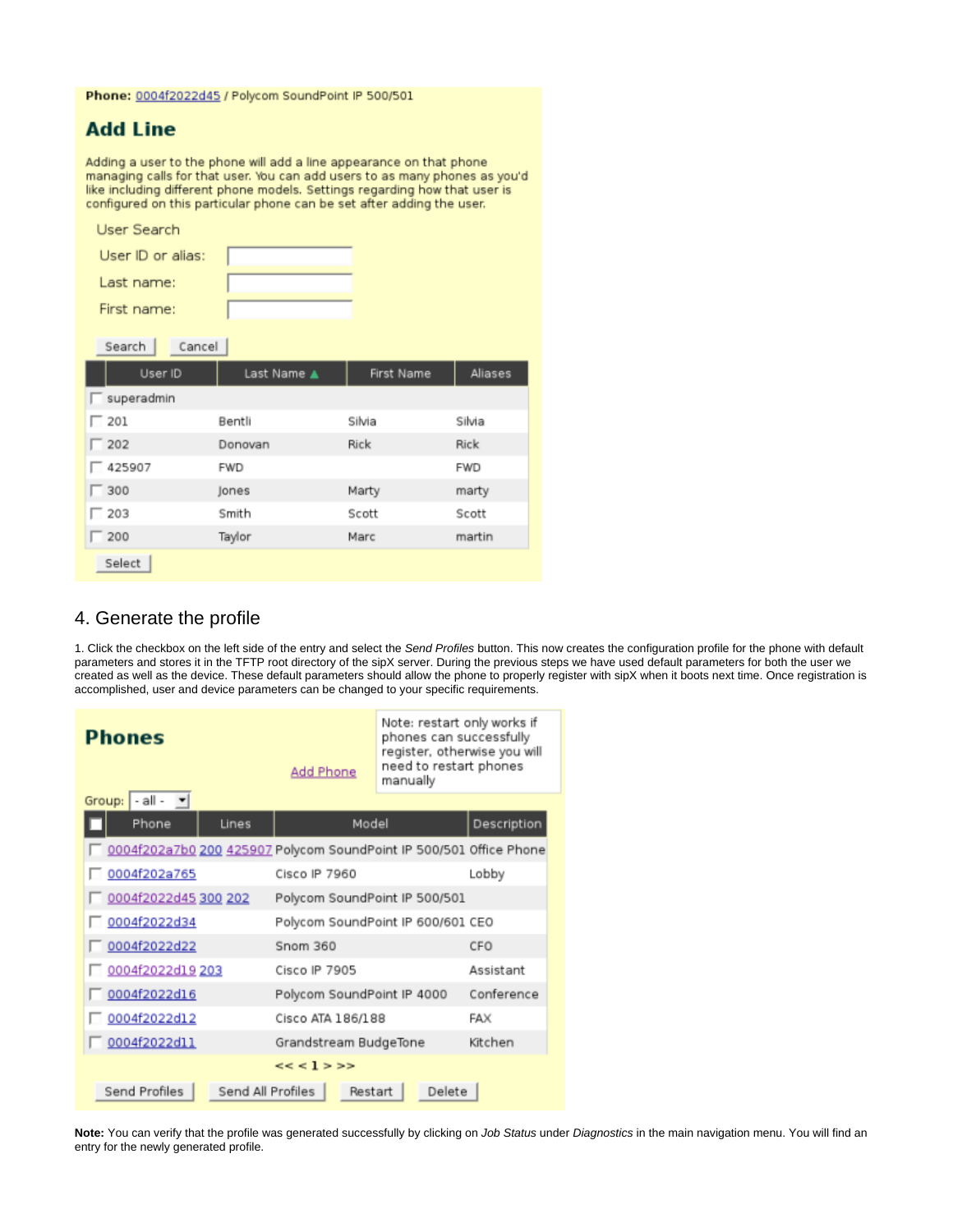The following Cisco configuration file is generated automatically: SIP<mac>.cnf, where <mac> is the MAC address of the phone. The file is stored in the TFTP root directory of the sipX server at /var/sipxdata/configserver/phone/profile/tftproot.

2. You now need to restart your Cisco phone manually by unplugging the power cord. As the phone comes back up it should now successfully register with the sipX proxy. This can be verified by clicking on Registrations under Diagnostics in the main navigation menu. An entry should be shown for the phone. Once the phone registered successfully with ConfigServer it can then be restarted from the Web UI remotely as you make further changes to its configuration.

The default profile causes the phone's password to be reset to cisco, which is also the factory default. If you want a different password, change /\ the corresponding value in the field Network Parameters / phone\_password.

## Additional Features

### Message Waiting Indication (MWI)

Message Waiting Indication works "out-of-the-box", which is quite remarkable given the fact that the Cisco phones are not compliant with the SIP RFCs in this area. The Cisco SIP phones do not send a SUBSCRIBE request to sipX in order to subscribe to MWI notify events from the Media Server. Instead they expect an unsolicited NOTIFY when the message state changes. Let me be clear: This is not in accordance with the SIP RFCs.

Some special mechanism was added to sipXecs to support MWI with Cisco phones.

**Note:** The message\_uri parameter for the phone needs to be set to "101", the default extension for the sipX voicemail server, or the extension you chose for voicemail in your installation. This enables the user of the Cisco phone to press Messages to directly connect to the voicemail system. This setting is the default setting for the Cisco profile in the sipX Configuration Server.

## Change the Logo on the Phone's Screen

You can add your own logo to the phone's screen. A logo file can be uploaded from the sipX Configuration Server using HTTP. The format of the logo file has to be a Windows Bitmap (\*.bmp) with 256 colors (even though the display is black & white), 90 x 56 pixels in size, and saved in grayscale.

You can use any bitmap editing software such as Photoshop, Microsoft Paint, or GIMP (with GIMP use Image / Mode / Greyscale). If the size of the logo is larger then this specification, the phone will rescale to fit.

Once the image is created, place the \*.bmp file into the /var/sipxdata/configserver/phone/profile/docroot directory on your sipX server. Make sure the file permissions are set so that read is enabled for everyone.

Using Configuration Server enter the following URL into the Phone parameters / logo\_url field of your phone's configuration interface:

<http://sipx.yourdomain.com:8090/phone/profile/docroot/logo-file.bmp>

Now re-send the profile, which causes the phone to reboot (provided it already registered with sipX).

Typcial logo files should be between 5kB and 10kB.

**Note:** 7940/7960 phones display two colors at 2-bit depth, or four solid colors. For best results that do not dither and degrade, use #000000 (black) and #FFFFFF (white or clear on the LCD display), then #404040 (grey) and #808080 (dark gray) as your alternate solid colors (or as the antialiasing colors for excellent results).

## Customize the Phone Label

If you want your company name displayed on the right side of the first line of the phone's display, add a string into the field for phone\_label on the Phone parameters screen.

## External Directory Service

The Cisco 7940 / 60 phones have a Directory button. If a proper address is configured for the parameter Phone parameters / directory\_url in the Configuration Server Web interface, the phone will attempt to load a file called directory.html.

The sipX Configuration Server can serve this file to the Cisco phones. Store the file in the docroot directory on the sipX server at /var/sipxdata/configserver /phone/profile/docroot. Make sure it has read permissions for everyone. The following URL then has to be configured into the directory\_url parameter:

<http://sipx.yourdomain.com:8090/phone/profile/docroot/directory.html>

#### \*Format of the directory.html

Cisco uses a concept they call XML cards to provide additional information to the phone. You can access XML cards on your phone in any of the following ways:

• Select the Services button (configured by means of the services url parameter).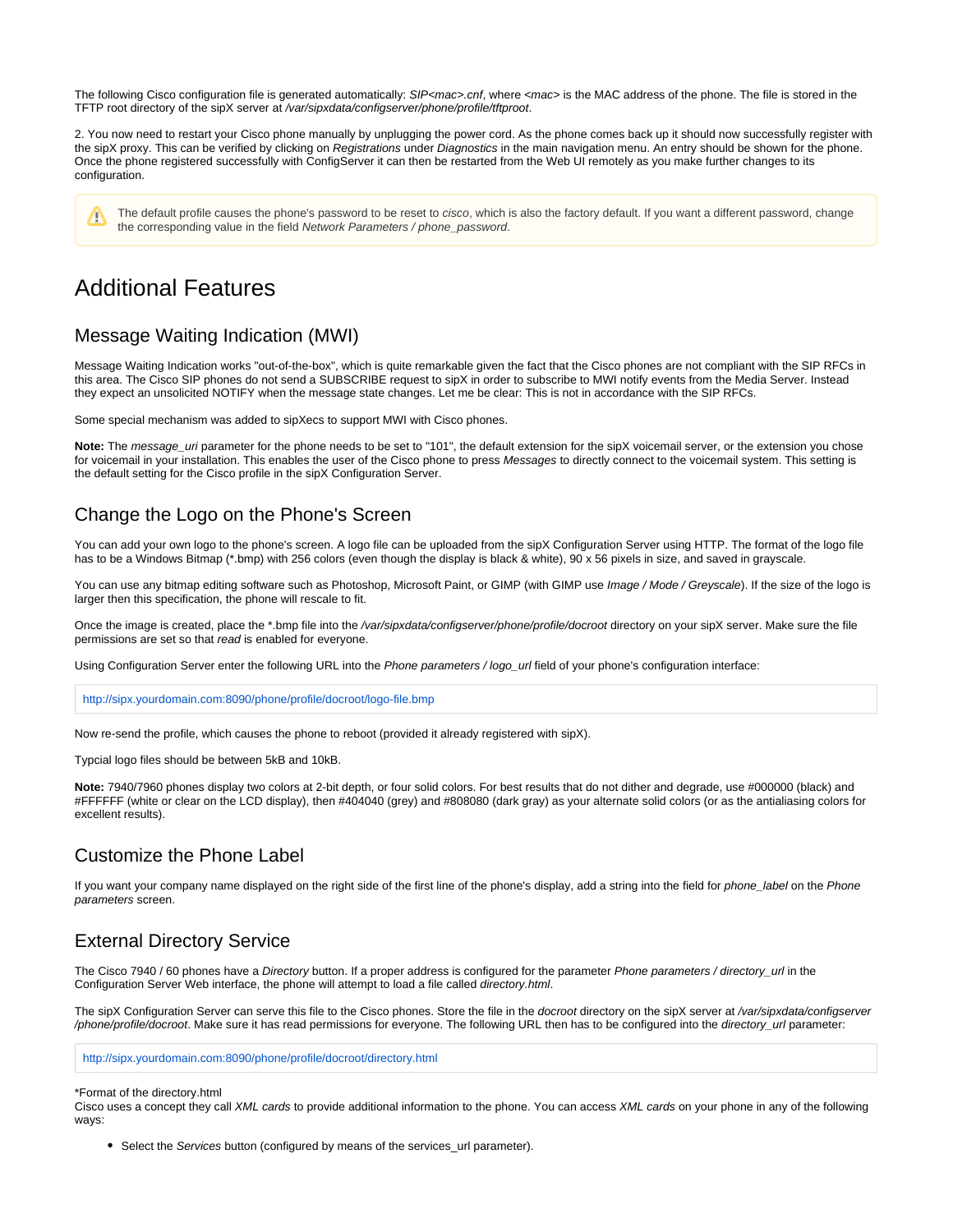Select the *External Directory* button (configured by means of the directory url parameter).

Download a bitmap to be used as the phone logo (configured by means of the logo\_url parameter).

```
 <CiscoIPPhoneDirectory>
 <Title>IP Telephony Directory</Title>
 <Prompt>People reachable via VoIP</Prompt>
 <DirectoryEntry>
 <Name>Bob</Name>
 <Telephone>200</Telephone>
 </DirectoryEntry>
 <DirectoryEntry>
 <Name>Rob</Name>
 <Telephone>201</Telephone>
 </DirectoryEntry>
 <DirectoryEntry>
 </CiscoIPPhoneDirectory>
```
**Note:** Up to 32 entries are possible in this way. More information is available in the [Cisco SIP manual.](http://www.cisco.com/en/US/products/sw/voicesw/ps2156/products_administration_guide_chapter09186a00801d1987.html#wp1178696)

### Phone Dialplan

At startup the phone also looks for a file dialplan.xml in the TFTP root directory. Such a file is not necessary and currently the sipX Configuration Server does not use this feature and therefore does not generate such a file.

If you need to modify the phone's dialing behavior you could manually create such a file and place it into the tftproot directory of the sipX server. The file dia lplan.xml has the following format:

```
 <DIALTEMPLATE>
 <TEMPLATE MATCH="0" Timeout="3" /> <!-- Local operator-->
 <TEMPLATE MATCH="011*" Timeout="6" /> <!?International calls-->
 <TEMPLATE MATCH="00" Timeout="3" /> <!-- LD Operator-->
 <TEMPLATE MATCH="0.........." Timeout="3" /> <!?Operator assisted-->
 <TEMPLATE MATCH=".11" Timeout="1" /> <!-- Service numbers -->
 <TEMPLATE MATCH="101....1.........." Timeout="1" /> <!-- Equal Access Service-->
 <TEMPLATE MATCH="1.........." Timeout="0" /> <!-- Long Distance -->
 <TEMPLATE MATCH="......." Timeout="0" /> <!-- 7 Digit Dialing -->
 <TEMPLATE MATCH=".........." Timeout="0" /> <!-- 10 Digit Dialing -->
 <TEMPLATE MATCH="9.........." Timeout="0" /> <!-- 9+dialing -->
 <TEMPLATE MATCH="...." Timeout="0" /> <!-- Extension Dialing 4 Digits -->
 <TEMPLATE MATCH="....." Timeout="0" /> <!-- Extension Dialing 5 Digits -->
 <TEMPLATE MATCH="*" Timeout="15"/> <!-- Anything else -->
 </DIALTEMPLATE>
```
### Custom Ringtones

Ringtones for the Cisco 7960 / 7940 can be customized fairly easily. Add the file ringlist.dat to the TFTP root directory of your sipX server (read permission for everyone).

Using an ASCII text editor open the RINGLIST.DAT file. For each ring type that you are adding, specify the name as you want it to appear on the Ring Type menu, press Tab, and then specify the filename of the ring type. Your RINGLIST.DAT file should appear similar to the following:

```
Ring Type 1 ringer1.pcm
Ring Type 2 ringer2.pcm
```
Now create a pulse-code-modulation (PCM) file for each desired ring type and store it in the root directory of your TFTP server. PCM files must contain no header information and must comply with the following format:

- 8000-Hz sampling rate
- 8 bits per sample
- mu-law compression

## Multiple lines and Call Waiting

If you have 2 or more lines registered and you are currently on line and you receive an incoming call, to can setup you phone to automatically reject the second line OR recieve call waiting beep on the active line (with the first caller) and the second line can then be answered by hitting the second line button.

To control this behavior, change the following setting: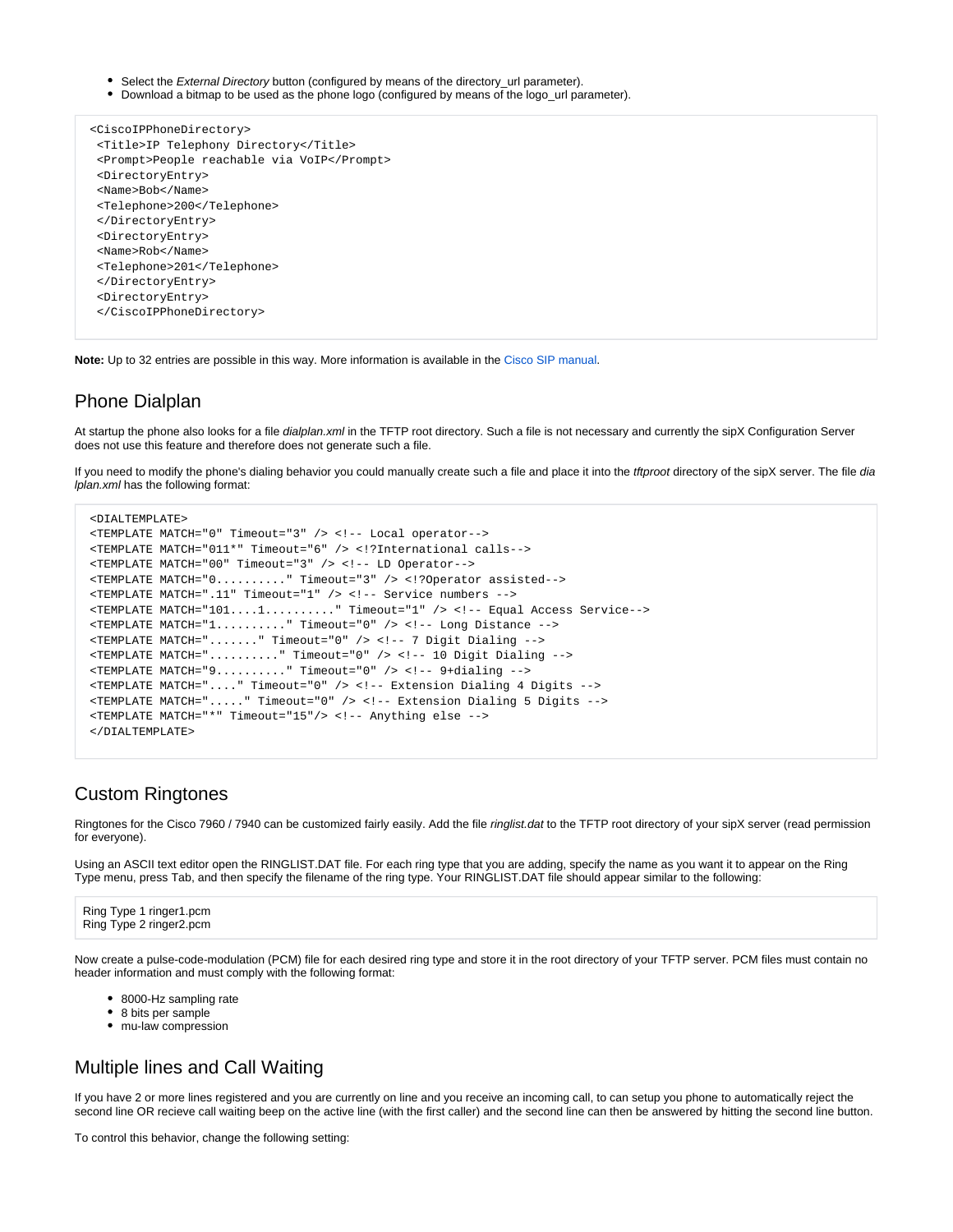## Firmware Upgrades (7940 / 7960)

### How to view the current firmware version?

Using the phone top interface:

- 1. Press the settings key. The Settings menu is displayed.
- 2. Highlight Status.
- 3. Press the Select soft key. The Setting Status menu is displayed.
- 4. Highlight Firmware Versions.
- 5. Press the Select soft key. The Firmware Versions panel is displayed.

The following information is displayed on this panel:

' Application Load ID ' Current software image on the phone.

' Boot Load ID ' Bootstrap loader image version that is manufactured on the phone.

This image name does not change.

## Cisco Firmware Releases

Λ

Λ

Cisco [firmware updates](http://www.cisco.com/pcgi-bin/tablebuild.pl/sip-ip-phone7960) are only available to Cisco customers with a valid maintenance contract (service agreement). You can try this: When asked for a user name / password enter "anonymous" and an email address as the password.

There are some issues reported with release 7.5 and we therefore recommend to currently stay with release 7.4.

## Firmware Upgrade Procedure

The firmware upgrade procedure is significantly easier to do using the sipX Configuration Server. Instead of manually editing configuration files (ï) (as proposed by Cisco), the new firmware version you want to install on your phone can be entered into the Web user interface of the sipX Configuration Server. The phone's configuration profile is then automatically regenerated and the phone reboots. The only operation that is still manual is that you have to store the new firmware file in the tftproot directory of the sipX server. This step will be automated in the next version of the sipX system.

- 1. Copy the binary file P0S3xxyy.bin (where xx is the version number and yy is the subversion number) to the root directory of the sipX TFTP server ( /var/sipxdata/configserver/phone/profile/tftproot).
- 2. Using the sipX Configuration Server go to the device management screen of your phone, or if upgrading a group of phones go to the group device management screen.
- 3. Select Upgrade Parameters.
- 4. Update the parameter *image\_version*. The version name in the *image\_version* variable should match the version name (without the .bin extension) of the latest firmware that you downloaded.
- 5. Select Send profile. This creates a new profile and provided the phone is currently registered with the sipX server it will automatically reboot each phone.

The phone contacts the TFTP server and requests its configuration files. The phone then compares the image defined in the file to the image that it has stored in Flash memory. If the phone determines that the image defined in the file differs from the image in Flash memory, it downloads the image defined in the configuration file (which is stored in the root directory of the TFTP server). Once the new image has been downloaded, the phone programs that image into Flash memory and reboots.

## Factory Reset Cisco Phones

If a Cisco phone phone was previously running SCCP and connected to a Cisco Call Manager it may be necessary to factory reset the phone.

## Reset the 7940 and 7960 IP Phones to the Factory Default

In order to perform a factory reset of a phone if the password is set, complete these steps:

- 1. Unplug the power cable from the phone, and then plug in the cable again.
- The phone begins its power up cycle.
- 2. Immediately press and hold # and while the Headset, Mute, and Speaker buttons begin to flash in sequence, release #. The Headset, Mute, and Speaker buttons flash in sequence in order to indicate that the phone waits for you to enter the key sequence for the reset.
- 3. Press **123456789\*0#** within 60 seconds after the Headset, Mute, and Speaker buttons begin to flash. If you repeat a key within the sequence, for example, if you press 1223456789\*0#, the sequence is still accepted and the phone resets. If you do not complete this key sequence or do not press any keys, after 60 seconds, the Headset, Mute, and Speaker buttons no longer flash,